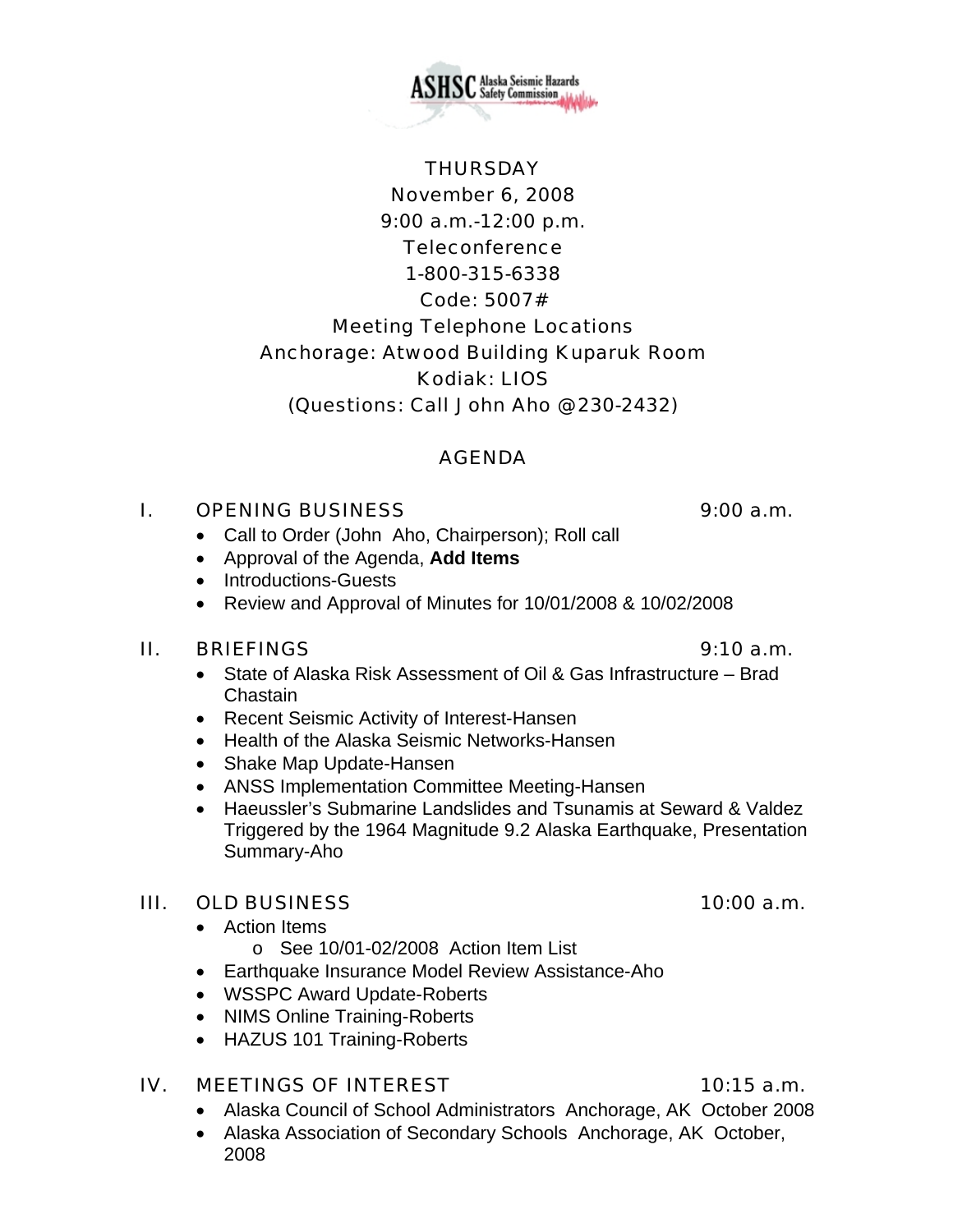

### November 6, 2008

### V. MEETINGS OF INTEREST (Continued)

- Annual GSA Meeting Houston, TX October 5-8, 2008
- ANSS Implementation Committee Boston, MA October 14-15, 2008
- 14<sup>th</sup> World Conference on Earthquake Engineering Beijing October 12-17, 2008
- International Earthquake Conference Los Angeles November 12-14, 2008
- Alaska Association of School Administrators Anchorage December 5, 2008
- Tsunami Mitigation Irvine, CA December 8-9, 2008
- American Geophysical Union San Francisco December 15-19, 2008
- WSSPC Board Meeting Sacramento 12/15-16, 2008
- EERI Annual Meeting Salt Lake City, UT February 11-14, 2009
- SW Alaska Municipal Conference-January 2009
- Alaska School Administrators Anchorage January 2009
- SSA Annual Meeting Monterey, CA April 8-10, 2009
- $\bullet$  9<sup>th</sup> U.S./10<sup>th</sup> Canadian National Conference on Earthquake Engineering Toronto July 25-29, 2010
- 2014 National Earthquake Engineering Conference-Anchorage

### VI. CRITICAL DEADLINES 10:30 a.m.

- FY09 Budget to Legislature Current
- FY09 Draft Report December, 2008
- FY09 Final Report to Legislature January, 2009

### VII. NEW BUSINESS 10:40 a.m.

- Future Briefings
	- o Anchorage Port Expansion
	- o Monitoring of Large Earthquakes
	- o GIS Measurement of Fault Displacement
	- o Other Suggestions

### VIII. REPORTS 11:15 a.m.

- Chairperson
	- o Ivy Frye, SOA Boards & Commissions Contact
	- o 3<sup>rd</sup> Quarter Ethics Report
- Committee Reports
	- Insurance-Maxwell
	- Schools-Kelly
	- Earthquake Scenario-Combellick
	- Education & Outreach -Hicks
	- Hazards Identification-Carver
	- Response, Recovery-Roberts